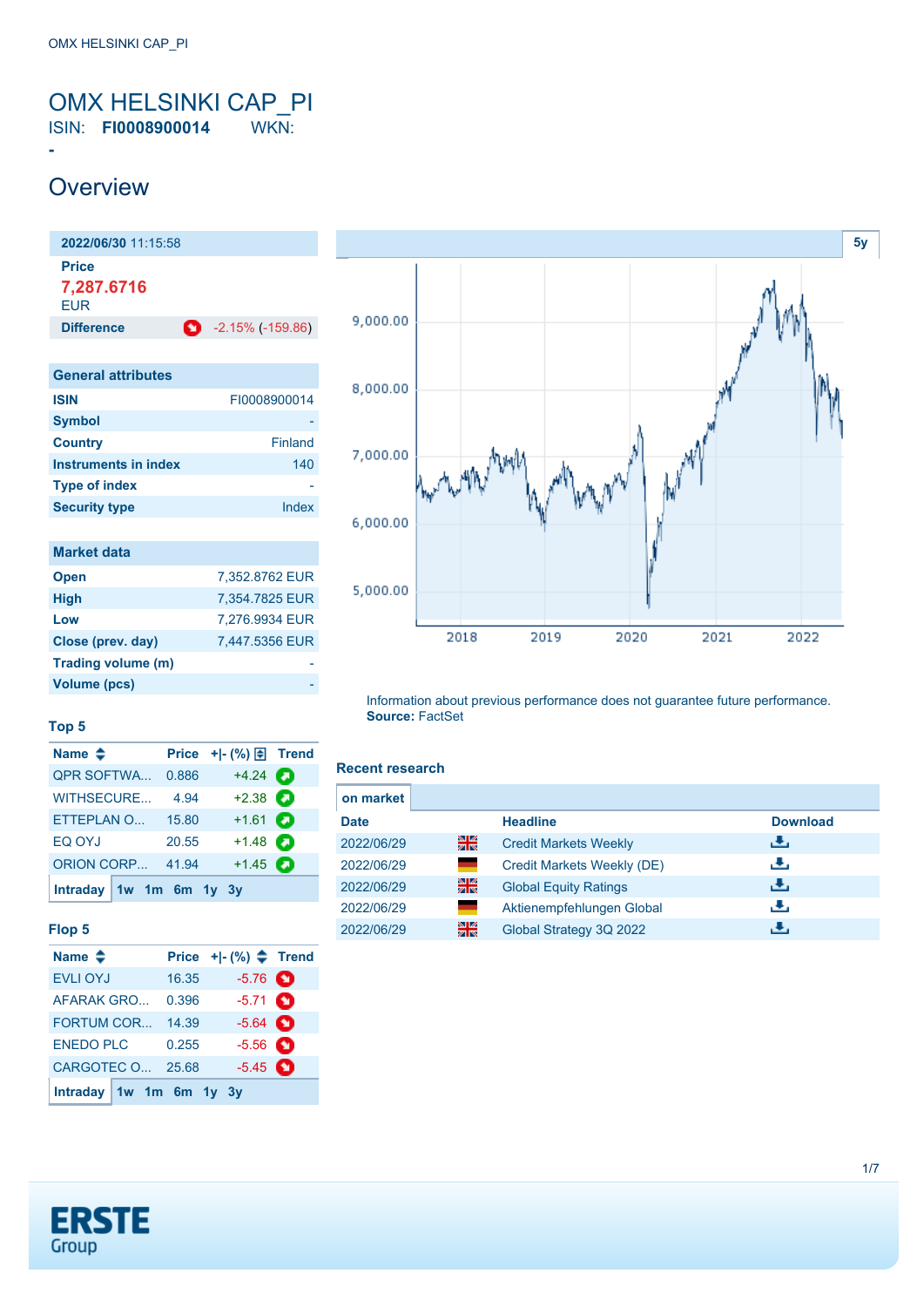| <b>Futures and Options</b> |  |
|----------------------------|--|
| <b>Related Futures</b>     |  |
| <b>Related Options</b>     |  |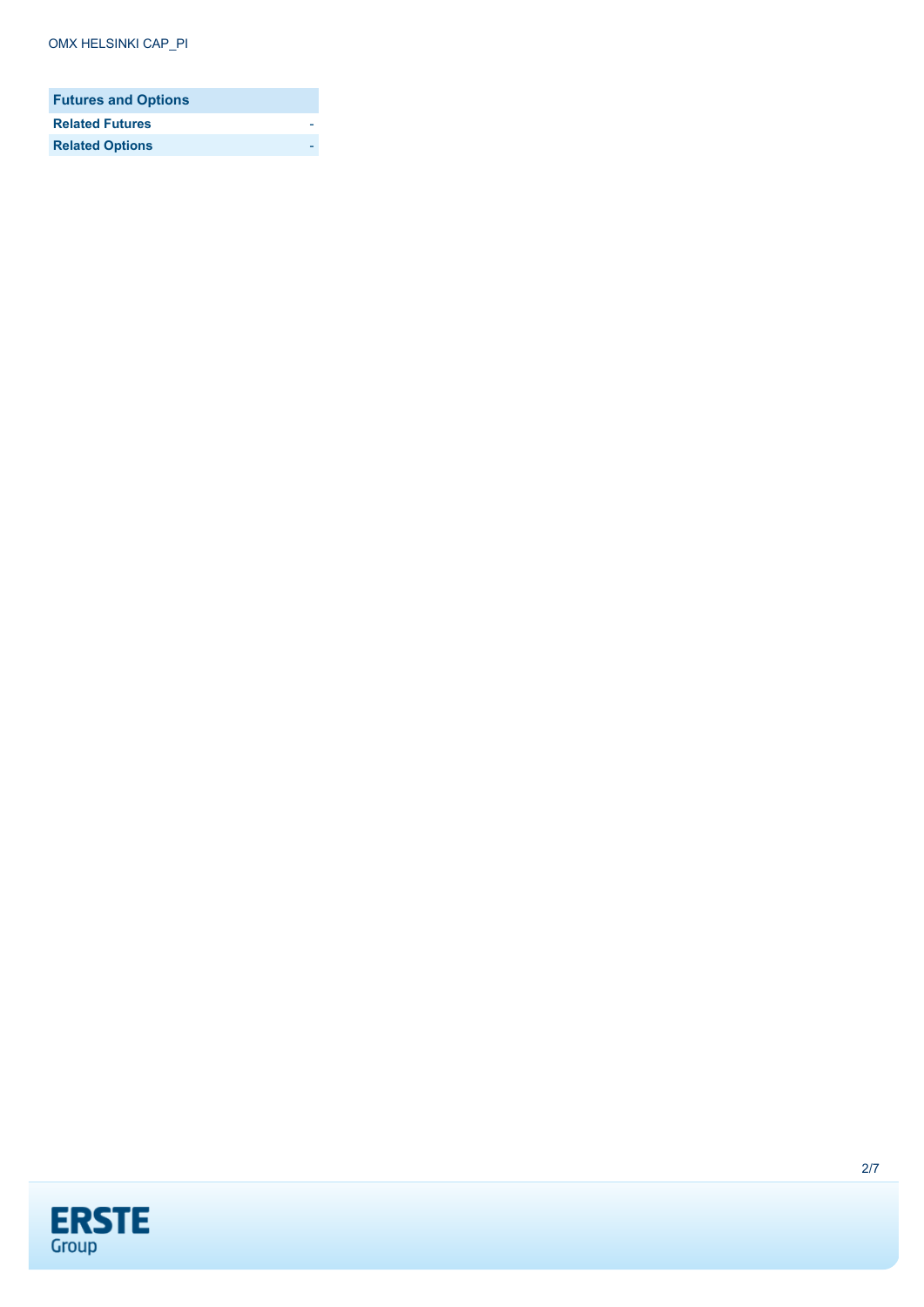### Details

**2022/06/30** 11:15:58

**Price 7,287.6716**

**EUR** 

| <b>Difference</b>         | $-2.15\%(-159.86)$ |
|---------------------------|--------------------|
|                           |                    |
| <b>General attributes</b> |                    |

| <b>ISIN</b>          | FI0008900014 |
|----------------------|--------------|
| <b>Symbol</b>        |              |
| <b>Country</b>       | Finland      |
| <b>Security type</b> | Index        |
| Instruments in index | 140          |

| <b>Market data</b> |                |
|--------------------|----------------|
| <b>Open</b>        | 7,352.8762 EUR |
| <b>High</b>        | 7,354.7825 EUR |
| Low                | 7,276.9934 EUR |
| Close (prev. day)  | 7,447.5356 EUR |
| Trading volume (m) |                |
| Volume (pcs)       |                |



Information about previous performance does not guarantee future performance. **Source:** FactSet

| <b>Price data</b>                           |                             |
|---------------------------------------------|-----------------------------|
| Ø price 5 days   Ø volume 5 days (pcs.)     | 7,450,0438 EUR (0)          |
| Ø price 30 days   Ø volume 30 days (pcs.)   | 7,707.5256 EUR (0)          |
| Ø price 100 days   Ø volume 100 days (pcs.) | 7,942.4852 EUR (0)          |
| Ø price 250 days   Ø volume 250 days (pcs.) | 8,657.6276 EUR (0)          |
| <b>YTD High   date</b>                      | 9,426.1399 EUR (2022/01/05) |
| <b>YTD Low   date</b>                       | 6,916.5904 EUR (2022/03/07) |
| 52 Weeks High   date                        | 9,644.1009 EUR (2021/09/07) |
| 52 Weeks Low   date                         | 6,916.5904 EUR (2022/03/07) |



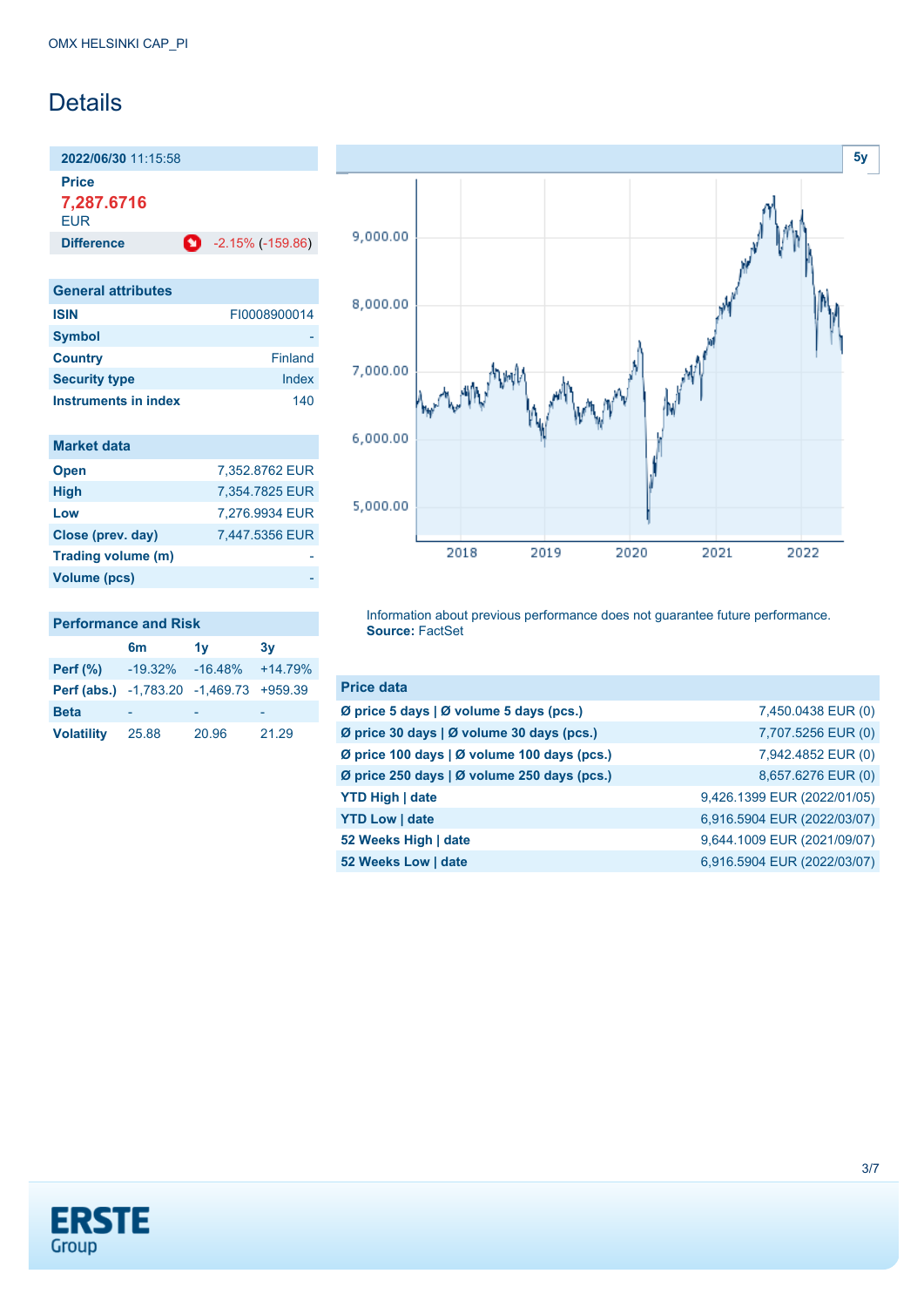## **Composition**

### Page 1 of 2  $<< <$  $>$   $>$

| Name $\triangleq$<br><b>ISIN</b>              | <b>Price</b> | Diff % $\triangleq$<br>$Diff +/-$ | Performance $\triangle$ | <b>Date</b><br><b>Time</b> | Turnover Pc. <b>←</b><br>Turnover Money ♦ |
|-----------------------------------------------|--------------|-----------------------------------|-------------------------|----------------------------|-------------------------------------------|
| AFARAK GROUP OYJ<br>FI0009800098              | 0.396        | $-5.71%$<br>$-0.02$               |                         | 22/06/30<br>11:12:15       | 163,999<br>65,256.39                      |
| <b>AKTIA BANK PLC</b><br>FI4000058870         | 9.05         | $-0.77%$<br>$-0.07$               |                         | 22/06/30<br>11:03:51       | 16,972<br>150,692.99                      |
| ALANDSBANKEN ABP A<br>FI0009000103            | 30.30        | 1.34%<br>0.40                     |                         | 22/06/30<br>09:55:11       | 16<br>480.80                              |
| <b>ALMA MEDIA CORPORATION</b><br>FI0009013114 | 9.76         | $-1.51%$<br>$-0.15$               |                         | 22/06/30<br>10:59:14       | 2,375<br>23,567.97                        |
| ANORA GROUP OYJ<br>FI4000292438               | 7.71         | $-1.78%$<br>$-0.14$               |                         | 22/06/30<br>11:15:50       | 12.485<br>96,714.34                       |
| <b>APETIT OYJ</b><br>FI0009003503             | 9.84         | $0.00\%$<br>0.00                  |                         | 22/06/30<br>10:02:51       | 1,469<br>14,377.24                        |
| <b>ASPO PLC</b><br>FI0009008072               | 7.79         | $-2.01%$<br>$-0.16$               |                         | 22/06/30<br>10:36:47       | 1,762<br>13,821.78                        |
| ASPOCOMP GROUP PLC<br>FI0009008080            | 5.82         | $-1.36%$<br>$-0.08$               |                         | 22/06/30<br>11:04:00       | 525<br>3,086.68                           |
| <b>ATRIA PLC A</b><br>FI0009006548            | 8.79         | $-1.12%$<br>$-0.10$               |                         | 22/06/30<br>10:48:03       | 1,014<br>8,645.01                         |
| <b>BANK OF ÅLAND PLC B</b><br>FI0009001127    | 29.50        | $-0.67%$<br>$-0.20$               |                         | 22/06/30<br>11:05:54       | 285<br>8,059.60                           |
| <b>BASWARE CORPORATION</b><br>FI0009008403    | 39.65        | $-0.13%$<br>$-0.05$               |                         | 22/06/30<br>10:47:03       | 237<br>9,401.00                           |
| <b>BIOHIT OYJ B</b><br>FI0009005482           | 1.195        | 0.42%<br>0.01                     |                         | 22/06/30<br>10:55:28       | 3,144<br>3,688.59                         |
| <b>BITTIUM OYJ</b><br>FI0009007264            | 5.14         | $-2.47%$<br>$-0.13$               |                         | 22/06/30<br>11:03:21       | 4,444<br>22,838.31                        |
| <b>BOREO OYJ</b><br>FI0009900724              | 40.00        | 0.76%<br>0.30                     |                         | 22/06/29<br>17:24:45       | 18<br>721.60                              |
| <b>CAPMAN OYJ CLASS B</b><br>FI0009009377     | 2.82         | $-0.18%$<br>$-0.01$               |                         | 22/06/30<br>11:16:22       | 32,461<br>91,098.65                       |
| <b>CARGOTEC OYJ CLASS B</b><br>FI0009013429   | 25.68        | $-5.45%$<br>$-1.48$               |                         | 22/06/30<br>11:15:20       | 138,659<br>3,612,463.31                   |
| <b>CAVERION OYJ</b><br>FI4000062781           | 4.355        | $-1.25%$<br>$-0.06$               |                         | 22/06/30<br>11:14:03       | 49,324<br>214,743.01                      |
| <b>CITYCON OYJ</b><br>FI4000369947            | 6.56         | $-0.83%$<br>$-0.06$               |                         | 22/06/30<br>11:16:20       | 127,000<br>835,580.97                     |
| <b>COMPONENTA CORP.</b><br>FI4000476783       | 2.65         | $-0.38%$<br>$-0.01$               |                         | 22/06/30<br>10:32:21       | 2,219<br>5,430.37                         |
| <b>CONSTI PLC</b><br>FI4000178256             | 9.26         | 0.65%<br>0.06                     |                         | 22/06/30<br>10:22:18       | 52<br>510.08                              |
| <b>DIGIA PLC</b><br>FI0009007983              | 6.80         | $-1.16%$<br>$-0.08$               |                         | 22/06/30<br>11:16:21       | 526<br>3,618.56                           |
| <b>DIGITALIST GROUP PLC</b><br>FI0009008007   | 0.0212       | $-0.93%$<br>$-0.00$               |                         | 22/06/30<br>09:33:07       | 2,561<br>54.74                            |
| <b>DOVRE GROUP PLC</b><br>FI0009008098        | 0.576        | $-0.52%$<br>$-0.00$               |                         | 22/06/30<br>10:48:33       | 12,141<br>7,004.14                        |

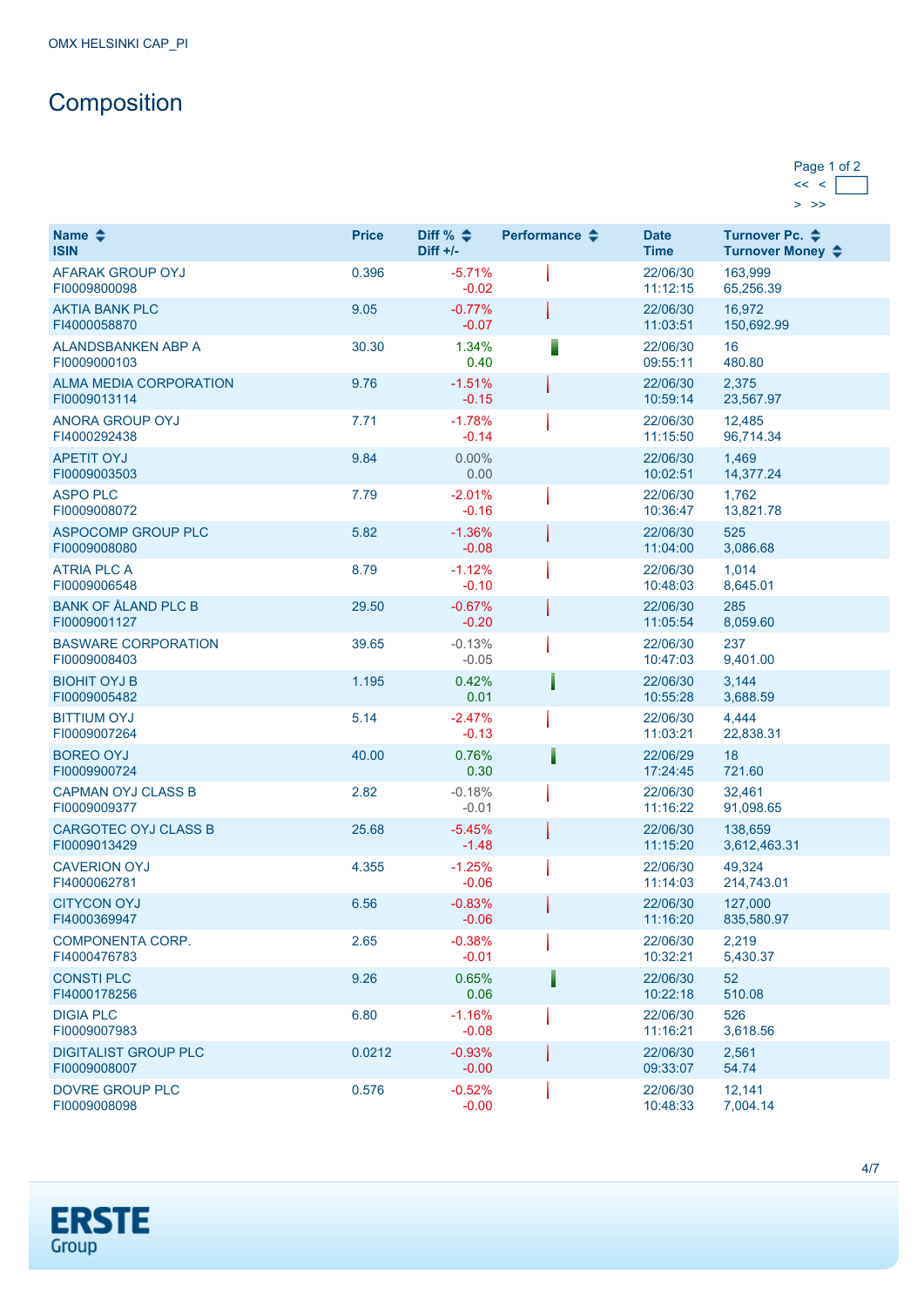| <b>EAB GROUP PLC</b><br>FI4000157441          | 3.28  | $-1.20%$<br>$-0.04$ | 22/06/30<br>10:58:46 | 2,454<br>8,056.48          |
|-----------------------------------------------|-------|---------------------|----------------------|----------------------------|
| <b>EEZY OYJ NPV</b><br>FI4000322326           | 4.97  | $-1.78%$<br>$-0.09$ | 22/06/29<br>15:06:17 | 60<br>292.87               |
| <b>ELECSTER OYJ</b><br>FI0009900658           | 5.90  | 1.72%<br>0.10       | 22/06/28<br>11:30:58 | 10 <sup>°</sup><br>58.85   |
| ELISA OYJ CLASS A<br>FI0009007884             | 53.08 | $-1.67%$<br>$-0.90$ | 22/06/30<br>11:14:54 | 42,837<br>2,277,096.62     |
| <b>ENDOMINES AB</b><br>SE0008294334           | 0.203 | 0.50%<br>0.00       | 22/06/30<br>11:02:35 | 62.389<br>12,612.88        |
| <b>ENEDO PLC</b><br>FI4000415252              | 0.255 | $-5.56%$<br>$-0.02$ | 22/06/30<br>09:00:02 | 2,400<br>365.93            |
| <b>ENENTO GROUP OYJ</b><br>FI4000123195       | 21.55 | $-0.69%$<br>$-0.15$ | 22/06/30<br>11:15:29 | 3,889<br>84,030.20         |
| <b>ENERSENSE INTL OYJ NPV</b><br>FI4000301585 | 7.66  | 0.13%<br>0.01       | 22/06/30<br>11:15:42 | 1,781<br>13,794.50         |
| EQ OYJ<br>FI0009009617                        | 20.55 | 1.48%<br>0.30       | 22/06/30<br>09:57:22 | 572<br>11,600.95           |
| <b>ETTEPLAN OYJ</b><br>FI0009008650           | 15.80 | 1.61%<br>0.25       | 22/06/30<br>10:18:26 | 1,106<br>17,470.30         |
| <b>EVLI OYJ</b><br>FI4000513437               | 16.35 | $-5.76%$<br>$-1.00$ | 22/06/30<br>11:14:23 | 737<br>12,444.38           |
| <b>EXEL COMPOSITES PLC</b><br>FI0009007306    | 5.90  | $-2.64%$<br>$-0.16$ | 22/06/30<br>11:11:03 | 1,051<br>6,261.18          |
| <b>FELLOW BANK PLC</b><br>FI4000170915        | 0.42  | $-0.83%$<br>$-0.00$ | 22/06/30<br>11:13:45 | 3,692<br>1,556.10          |
| <b>FINNAIR OYJ</b><br>FI0009003230            | 0.419 | $-2.60%$<br>$-0.01$ | 22/06/30<br>11:16:15 | 281,623<br>119,081.44      |
| <b>FISKARS OYJ CLASS A</b><br>FI0009000400    | 18.10 | $-1.84%$<br>$-0.34$ | 22/06/30<br>11:08:37 | 4,830<br>87,903.58         |
| FORTUM CORPORATION<br>FI0009007132            | 14.39 | $-5.64%$<br>$-0.86$ | 22/06/30<br>11:16:26 | 1,579,260<br>22,423,515.66 |
| <b>GLASTON CORPORATION</b><br>FI4000369657    | 0.834 | $-1.88%$<br>$-0.02$ | 22/06/30<br>10:50:21 | 6,057<br>5,087.26          |
| <b>GOFORE OYJ NPV</b><br>FI4000283130         | 22.35 | $-0.22%$<br>$-0.05$ | 22/06/30<br>09:47:03 | 291<br>6,542.45            |
| <b>HARVIA OYJ</b><br>FI4000306873             | 26.74 | $-2.48%$<br>$-0.68$ | 22/06/30<br>11:14:45 | 25,422<br>684,480.59       |
| <b>HKSCAN OYJ A</b><br>FI0009006308           | 1.18  | $0.00\%$<br>0.00    | 22/06/30<br>11:10:32 | 6,300<br>7,447.62          |
| <b>HONKARAKENNE OYJ B</b><br>FI0009900104     | 5.08  | $-0.39%$<br>$-0.02$ | 22/06/29<br>16:29:37 | 432<br>2,128.65            |
| <b>HUHTAMÄKI OYJ</b><br>FI0009000459          | 36.87 | $-1.84%$<br>$-0.69$ | 22/06/30<br>11:15:48 | 40.833<br>1,510,190.26     |
| <b>ILKKA OYJ SER. 2</b><br>FI0009800205       | 4.42  | $0.00\%$<br>0.00    | 22/06/30<br>10:25:15 | 1 <sup>1</sup><br>4.42     |
| <b>INCAP OYJ</b><br>FI0009006407              | 11.52 | $-3.36%$<br>$-0.40$ | 22/06/30<br>11:15:55 | 12,118<br>140,763.94       |
| <b>INNOFACTOR OYJ</b><br>FI0009007637         | 1.17  | $-1.52%$<br>$-0.02$ | 22/06/30<br>10:28:18 | 1,618<br>1,878.59          |
| <b>INVESTORS HOUSE OY</b><br>FI0009900559     | 5.30  | $-1.85%$<br>$-0.10$ | 22/06/30<br>10:08:22 | 100<br>530.00              |
| <b>KAMUX OYJ</b><br>FI4000206750              | 7.74  | $-1.96%$<br>$-0.16$ | 22/06/30<br>11:15:11 | 13,812<br>107,099.09       |
| <b>KEMIRA OYJ</b>                             | 11.64 | $-1.61%$            | 22/06/30             | 32,801                     |

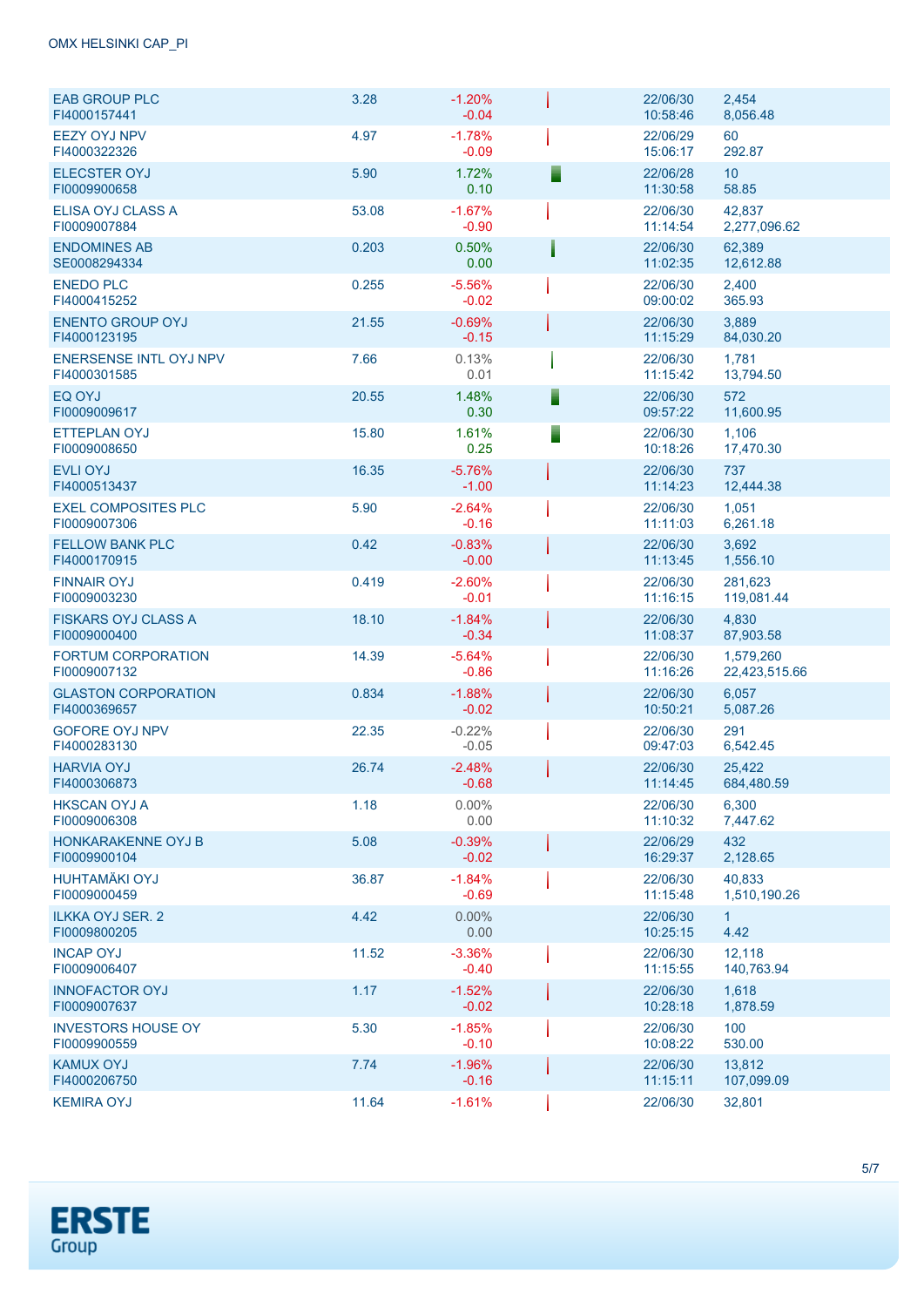### OMX HELSINKI CAP\_PI

| FI0009004824                                      |        | $-0.19$              | 11:16:05             | 381,318.99                 |
|---------------------------------------------------|--------|----------------------|----------------------|----------------------------|
| KESKISUOMALAINEN OYJ A<br>FI0009007546            | 12.50  | $0.00\%$<br>0.00     | 22/06/30<br>11:12:26 | 454<br>5,665.85            |
| <b>KESKO CORPORATION A</b><br>FI0009007900        | 20.20  | $-2.18%$<br>$-0.45$  | 22/06/30<br>11:16:03 | 9,031<br>184,461.25        |
| <b>KESKO OYJ CLASS B</b><br>FI0009000202          | 21.83  | $-1.89%$<br>$-0.42$  | 22/06/30<br>11:16:00 | 63,804<br>1,402,875.14     |
| <b>KESLA OYJ A</b><br>FI0009900237                | 4.24   | $0.00\%$<br>0.00     | 22/06/29<br>16:01:42 | 64<br>270.04               |
| <b>KOJAMO OYJ</b><br>FI4000312251                 | 16.63  | $-2.29%$<br>$-0.39$  | 22/06/30<br>11:16:01 | 49.328<br>826,379.23       |
| <b>KONE OYJ</b><br>FI0009013403                   | 43.80  | $-2.36%$<br>$-1.06$  | 22/06/30<br>11:16:11 | 136,508<br>6,006,729.79    |
| <b>KONECRANES ABP</b><br>FI0009005870             | 22.47  | $-3.73%$<br>$-0.87$  | 22/06/30<br>11:15:42 | 169,851<br>3,853,548.66    |
| <b>LASSILA &amp; TIKANOJA PLC</b><br>FI0009010854 | 10.72  | $-0.92%$<br>$-0.10$  | 22/06/30<br>11:03:30 | 2,617<br>27,814.10         |
| <b>LEHTO GROUP OYJ</b><br>FI4000081138            | 0.394  | 0.77%<br>0.00        | 22/06/30<br>10:07:39 | 1,021<br>285.26            |
| <b>MARIMEKKO OYJ</b><br>FI0009007660              | 12.16  | $-3.95%$<br>$-0.50$  | 22/06/30<br>11:14:05 | 8,148<br>100,278.82        |
| MARTELA OYJ SER. A<br>FI0009900385                | 2.81   | $0.00\%$<br>0.00     | 22/06/30<br>10:02:50 | 1,400<br>3,934.00          |
| <b>METSO OUTOTEC OYJ</b><br>FI0009014575          | 7.168  | $-4.43%$<br>$-0.33$  | 22/06/30<br>11:15:45 | 536.482<br>3,866,291.46    |
| METSÄ BOARD OYJ CLASS A<br>FI0009000640           | 8.64   | 0.47%<br>0.04        | 22/06/30<br>11:00:32 | 722<br>6,151.44            |
| METSÄ BOARD OYJ CLASS B<br>FI0009000665           | 7.93   | $-2.16%$<br>$-0.18$  | 22/06/30<br>11:16:05 | 62,824<br>499,665.80       |
| <b>MUSTI GROUP OYJ</b><br>FI4000410758            | 16.81  | $-1.23%$<br>$-0.21$  | 22/06/30<br>11:14:50 | 13,193<br>222,992.26       |
| <b>NESTE CORPORATION</b><br>FI0009013296          | 42.80  | $-2.66%$<br>$-1.17$  | 22/06/30<br>11:16:22 | 198,550<br>8,512,274.06    |
| <b>NIXU OYJ NPV</b><br>FI0009008387               | 5.52   | $-1.43%$<br>$-0.08$  | 22/06/30<br>11:16:12 | 569<br>3,152.44            |
| <b>NOHO PARTNERS OYJ</b><br>FI4000064332          | 7.82   | $-1.64%$<br>$-0.13$  | 22/06/30<br>10:02:57 | 1,331<br>10,395.64         |
| <b>NOKIA CORPORATION</b><br>FI0009000681          | 4.4555 | $-1.79%$<br>$-0.08$  | 22/06/30<br>11:16:24 | 1,830,101<br>8,156,911.16  |
| <b>NOKIAN TYRES OYJ</b><br>FI0009005318           | 10.33  | $-4.75%$<br>$-0.52$  | 22/06/30<br>11:16:28 | 302,411<br>3, 183, 741. 76 |
| <b>NORDEA BANK ABP</b><br>FI4000297767            | 8.476  | $-1.35%$<br>$-0.12$  | 22/06/30<br>11:16:28 | 1,565,932<br>13,253,446.79 |
| NURMINEN LOGISTICS PLC<br>FI0009900187            | 0.803  | $-2.07%$<br>$-0.02$  | 22/06/30<br>11:07:34 | 9,231<br>7,387.15          |
| <b>OLVI PLC A</b><br>FI0009900401                 | 32.30  | $-1.97%$<br>$-0.65$  | 22/06/30<br>11:14:23 | 2,194<br>71,062.65         |
| OMA SAASTOPANKKI OYJ NPV<br>FI4000306733          | 20.75  | $-2.58%$<br>$-0.55$  | 22/06/30<br>11:13:32 | 3,895<br>81,086.15         |
| <b>OPTOMED OYJ NPV</b><br>FI4000410881            | 3.37   | $-2.18%$<br>$-0.08$  | 22/06/30<br>11:15:59 | 5,923<br>20,028.21         |
| <b>ORIOLA OYJ'A'</b><br>FI0009014344              | 1.905  | $-1.55\%$<br>$-0.03$ | 22/06/30<br>09:17:30 | 81<br>155.24               |
| ORIOLA OYJ CLASS 'B'<br>FI0009014351              | 1.888  | $-1.87%$<br>$-0.04$  | 22/06/30<br>11:14:50 | 1,139<br>2,161.02          |